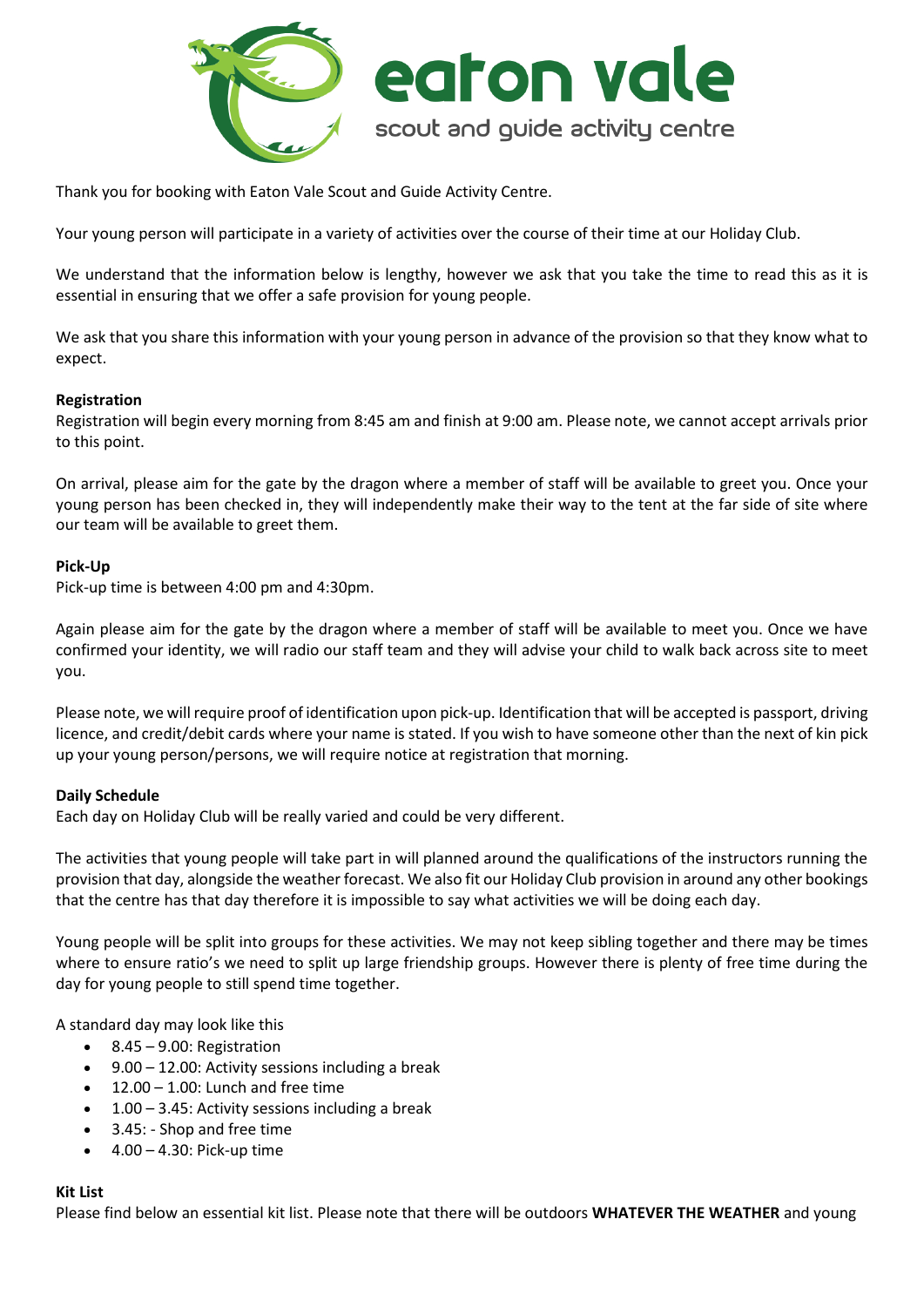people will have a far more enjoyable day if they are dressed for it. Young people MUST have a full change of clothes each day.

- Wear clothing you can get dirty.
- A **complete** change of clothing (including underwear and shoes) and a spare bag to put wet clothes into
- A towel (for wet activities)
- A refillable drinks bottle
- Lunch and snacks as needed
- Sun cream and a hat **ESSENTIAL**
- Shop money (see below  $-$  a few £1's will be plenty)

Weather dependent

- A waterproof coat
- A Jumper

Site can be wet especially first thing in the morning, and we would therefore advise that young people wear suitable outdoor shoes (such as boots)

## **Lunch**

Every young person will need their own packed lunch. Please bring enough food to last them through an active day.

## **Shop**

We have a simple shop. It will sell Eaton Vale merchandise and a small selection of sweets/crisps. A few £1's will be plenty.

#### **Mobile Phones**

We do not allow young people to use their mobile phones whilst on holiday club. If your young person does bring a phone with them it will need to remain in their bag for the duration of the club. Please can you ensure that young people are aware of this expectation before the start of the session. If you need to get in touch with your young person during the day, please contact the main office.

#### **First Aid and illness**

If it becomes necessary for a young person to receive emergency medical treatment and you cannot be contacted you understand that by signing your young person up that, you authorise for this to take place as deemed necessary by the medical authorities present at the time.

To help keep young people healthy and minimise infection, we do not expect young people to attend the provision if they are unwell. If a young person is unwell it is in their best interest to be in a home environment with adults, they know well rather than at a club with their peers and unfamiliar adults.

#### **Safeguarding**

Eaton Vale Scout and Guide Activity Centre is committed to Safeguarding and promoting the welfare, both physical and emotional of every user of our centre. We have a legal obligation to act if we are concerned about the safety and welfare of young people who use our provision.

#### **Behaviour management**

We will promote and actively encourage good behaviour by leading by example with staff respecting each other and young people. We will establish clear boundaries according to young people's level of understanding.

Families are expected to provide suitable detail in terms of behavioural traits of young people when registering young people or when there is a significant change.

We reserve the right to cancel a child's place if their actions are putting others at risk.

## **Medication**

We will administer medication only to a young person if it has been prescribed by a doctor for that young person. We will require written instructions regarding how to administer it, and an appropriate medical form will need to be